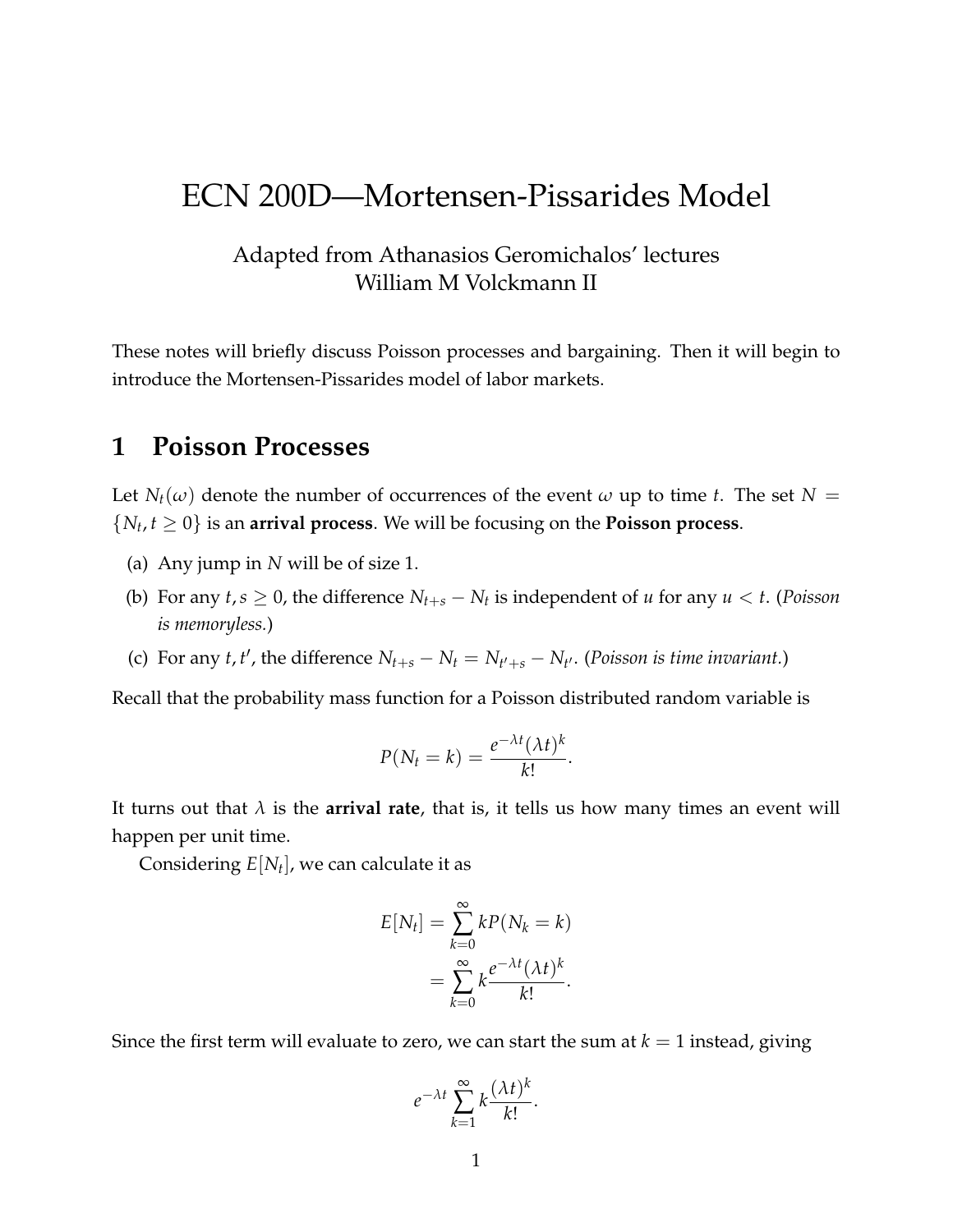We have  $k/[k(k-1)(k-2)...]$ , which we can simplify to

$$
e^{-\lambda t} \sum_{k=1}^{\infty} \frac{(\lambda t)^k}{(k-1)!}.
$$

We can shift the index back down to zero, but we have to compensate by shifting the *k* terms in the summand up by one, giving

$$
e^{-\lambda t} \sum_{k=0}^{\infty} \frac{(\lambda t)^{k+1}}{k!} = e^{-\lambda t} (\lambda t) \sum_{k=0}^{\infty} \frac{(\lambda t)^k}{k!}.
$$

The sum is the Taylor series expansion for *e λt* , so we can finally simplify to

$$
e^{-\lambda t}(\lambda t)e^{\lambda t}=\lambda t.
$$

Great, so *E*[*N<sup>t</sup>* ] = *λt*. This should be intuitive. If we something happens, on average,*λ* times in 1 unit of time, then we should expect it to happen  $t\lambda$  times in  $t$  units of time.

# **2 Bargaining**

We'll be considering a game between two players – a firm and worker. The idea is that firms have machines, workers have the skill and labor to use the machines. Alone they're unproductive, but together they can produce output. The question is, how is the output divided between the two? In order words, they need to bargain over a wage.

If they make an agreement, then their payoffs will be in some set *S*. In particular, there will be some function  $f(S, d) \to S$  that gives the solution to the bargaining problem. In other words, the function looks at the set of agreements payoffs *S* and the disagreement payoffs and assigns an "optimal" agreement. The particular agreement assigned will depend on the bargaining power of the players. Let  $\theta \in [0,1]$  be player 1's **bargaining power**. (Then  $1 - \theta$  is player 2's bargaining power.)

We will consider two axiomatic approaches to bargaining.

### **2.1 Nash Bargaining**

The axioms John Nash decided would be reasonable for a bargaining equilibrium are the following.

(a) *Irrelevance to equivalent utility representations.* The set *S* represents preferences, which we'll usually be able to represent as utility functions. Utility functions, of course, can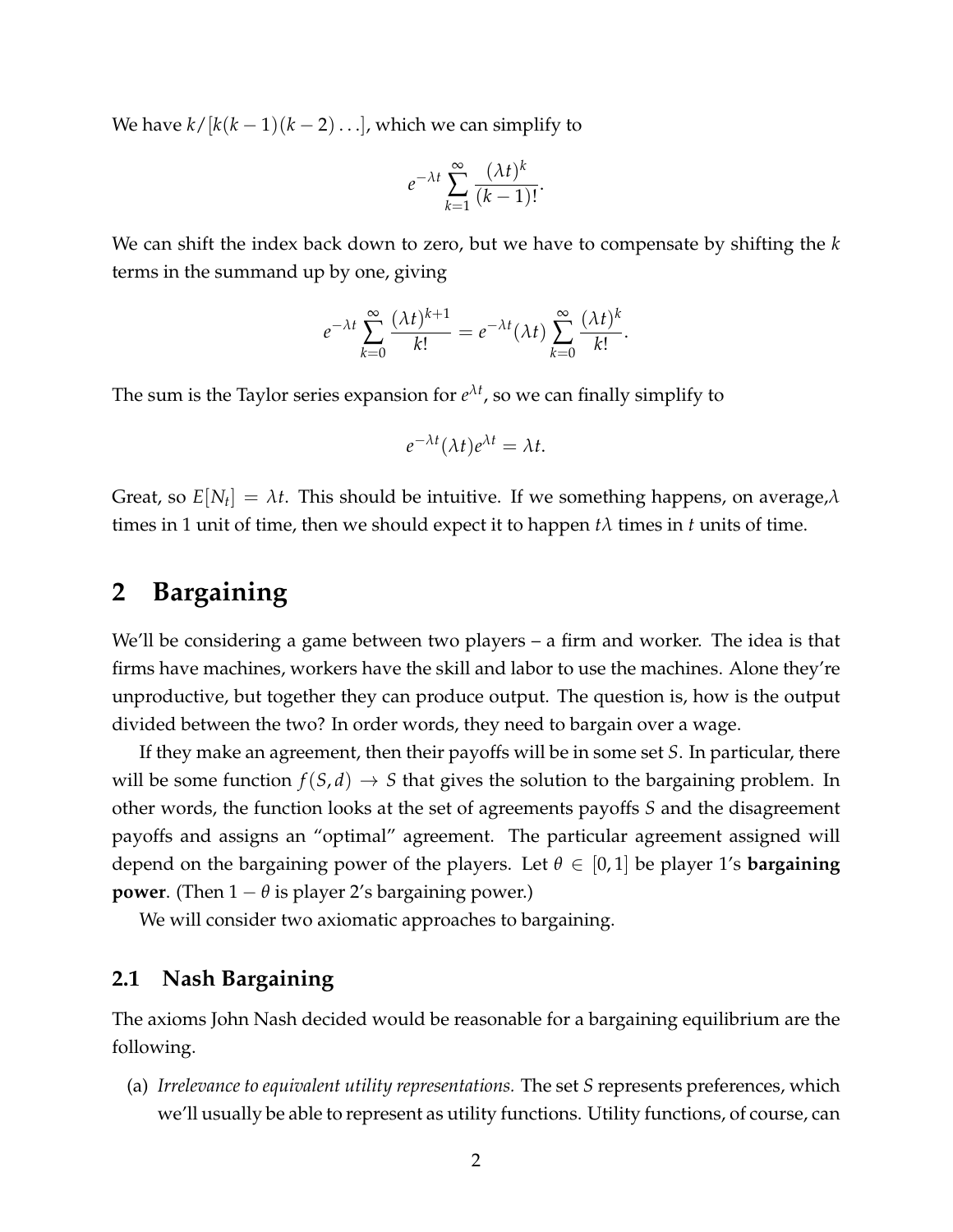be subjected to positive monotone transformations without altering the underlying preferences. Thus, we want the same solutions to emerge with any utility function that represents the preferences.

- (b) *Independence of Irrelevant Alternatives.* Suppose that  $f(S, d)$  maps to  $S'$ , where  $S' \subset S$ . Then it should be the case that the solution of  $f(S, d) = f(S', d)$ . In other words, none of the agreements in  $S \setminus S'$  were a solution, so we shouldn't expect the solution to change if those agreements become infeasible.
- (c) *Pareto Efficiency.*

The collection of these axioms give rise to **Nash bargaining**.

There is a rather long and ugly proof, but it turns out that the solution for the bargaining problem is actually the Stone-Geary function

$$
f_{\theta}(S, d) = \underset{s \in S}{\arg \max} (s_1 - d_1)^{\theta} (s_2 - d_2)^{1-\theta}.
$$

The coordinate  $s = (s_1, s_2)$  contains two points in the agreement set for player 1 and 2, respectively. Player 1 moving to  $s_1$  generates a surplus of  $s_1 - d_1$ , and player 2 moving to  $s_2$  generates a surplus of  $s_2 - d_2$ . Finding the agreement points that maximize these surpluses, weighted by the relative bargaining power, is what solves the bargaining problem.

**Example 1.** We have a pie! Um, it's a pie of size 1. We want to choose what fraction *q* of the pie will go to player 1. Then player 2 will get fraction  $1 - q$ . If no agreement is made, then they get  $d_1$  and  $d_2$  fractions, respectively.

We can write the Nash bargaining problem as

$$
\arg \max_{q \in [0,1]} (q-d_1)^{\theta} (1-q-d_2)^{1-\theta}.
$$

Since we are only interested in the maximizing argument *q*, we can take a monotonic transformation of the objective function without altering the maximizers. So hey, why not take a logarithm of it? Then we're solving

$$
\arg\max_{q\in[0,1]} \theta \log(q-d_1) + (1-\theta) \log(1-q-d_2).
$$

It's a function only of *θ*, so we can take the derivative to find the critical point. This first-order condition gives

$$
\frac{\theta}{q-d_1}-\frac{1-\theta}{1-q-d_2}=0 \quad \Longrightarrow \quad \frac{\theta}{q-d_1}=\frac{1-\theta}{1-q-d_2}.
$$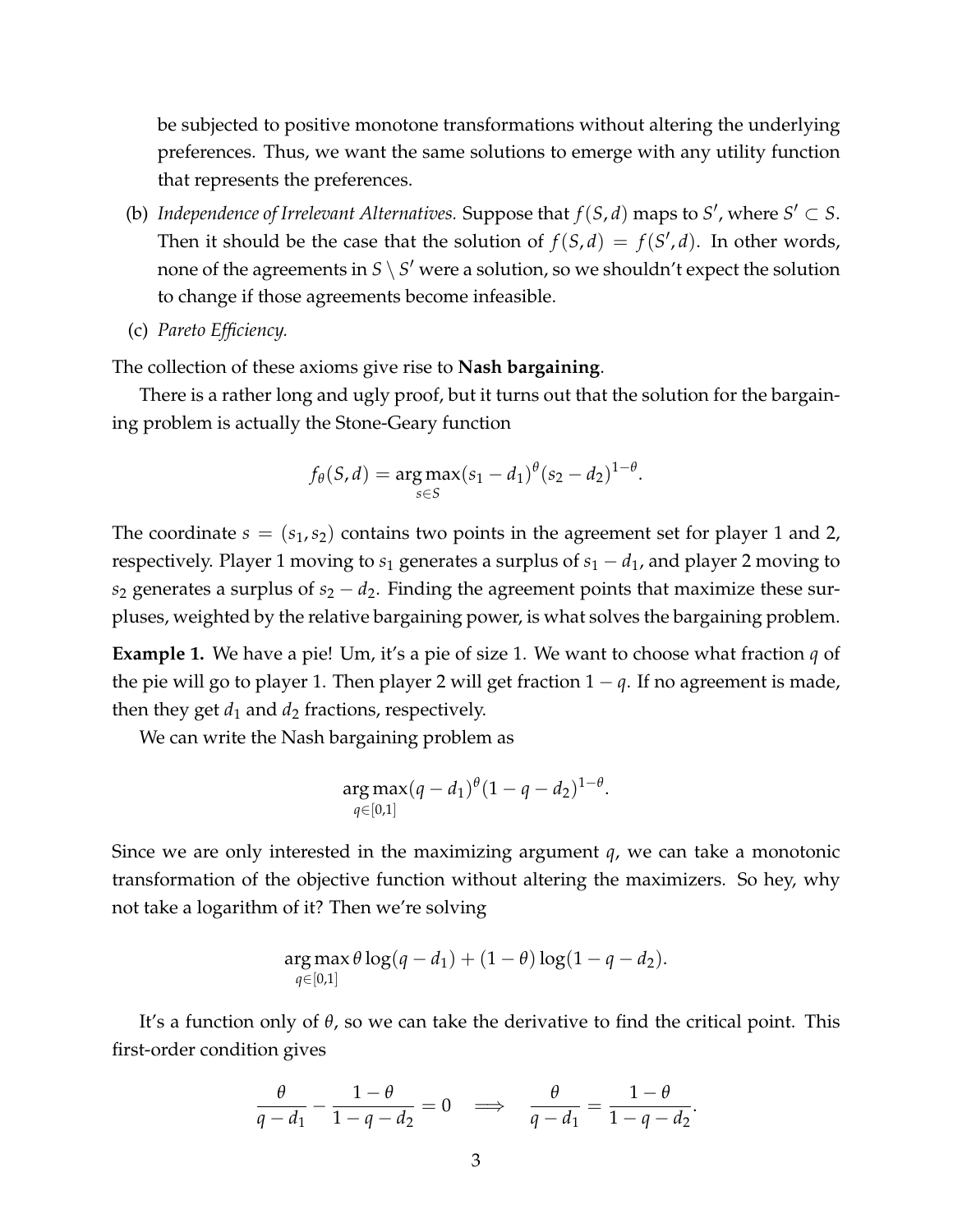Do some algebra and you'll find that

$$
q=d_1+\theta(1-d_1-d_2).
$$

This is unsurprising, since this is indeed the solution to the Stone-Geary utility maximization problem. You can think of it like this. Player 1 automatically gets fraction  $d_1$  of the pie, player 2 automatically gets fraction  $d_2$  of the pie. Then, of the remaining pie, player 1 gets *θ* of it. Similarly, player 2 gets

$$
1 - q = d_2 + (1 - \theta)(1 - d_1 - d_2).
$$

**Example 2.** Now let's suppose that a firm meets a worker. If they agree to work, then they'll produce output of *p*. The worker can also just sit at home and collect an unemployment payment of *z*. So they'll need to bargain over some wage *w* for the worker. Let *θ* be the bargaining power of the worker.

If the job is accepted, then the worker gets *w*; if not, then *z*. So the surplus generated by the worker would be *w* − *z*. If the job is accepted, then the firm produces *p*; if not, then the firm still has that *w* in wage payments. So the surplus generated by the firm would be  $p - w$ . Thus, the bargaining problem is

$$
\underset{w}{\arg \max} (w-z)^{\theta} (p-w)^{1-\theta}.
$$

Again, let's log it up to instead solve

$$
\argmax_{w} \theta \log(w - z) + (1 - \theta) \log(p - w).
$$

It's a function of one variable *w*, so just take the derivative with respect to *w* and set it equal to zero to find the critical point. As you might have expected, the solution is

$$
w=z+\theta(p-z).
$$

### **2.2 Kalai Bargaining**

Add one axiom to Nash bargaining and we have **Kalai bargaining**.

**(d)** *Monotonicity.* If  $S \subseteq S'$ , then  $f_j(S', d) \ge f_j(S, d)$ , for players  $j = 1, 2$ . In other words, if we are considering a larger set of possible agreements, then no one can be worse off.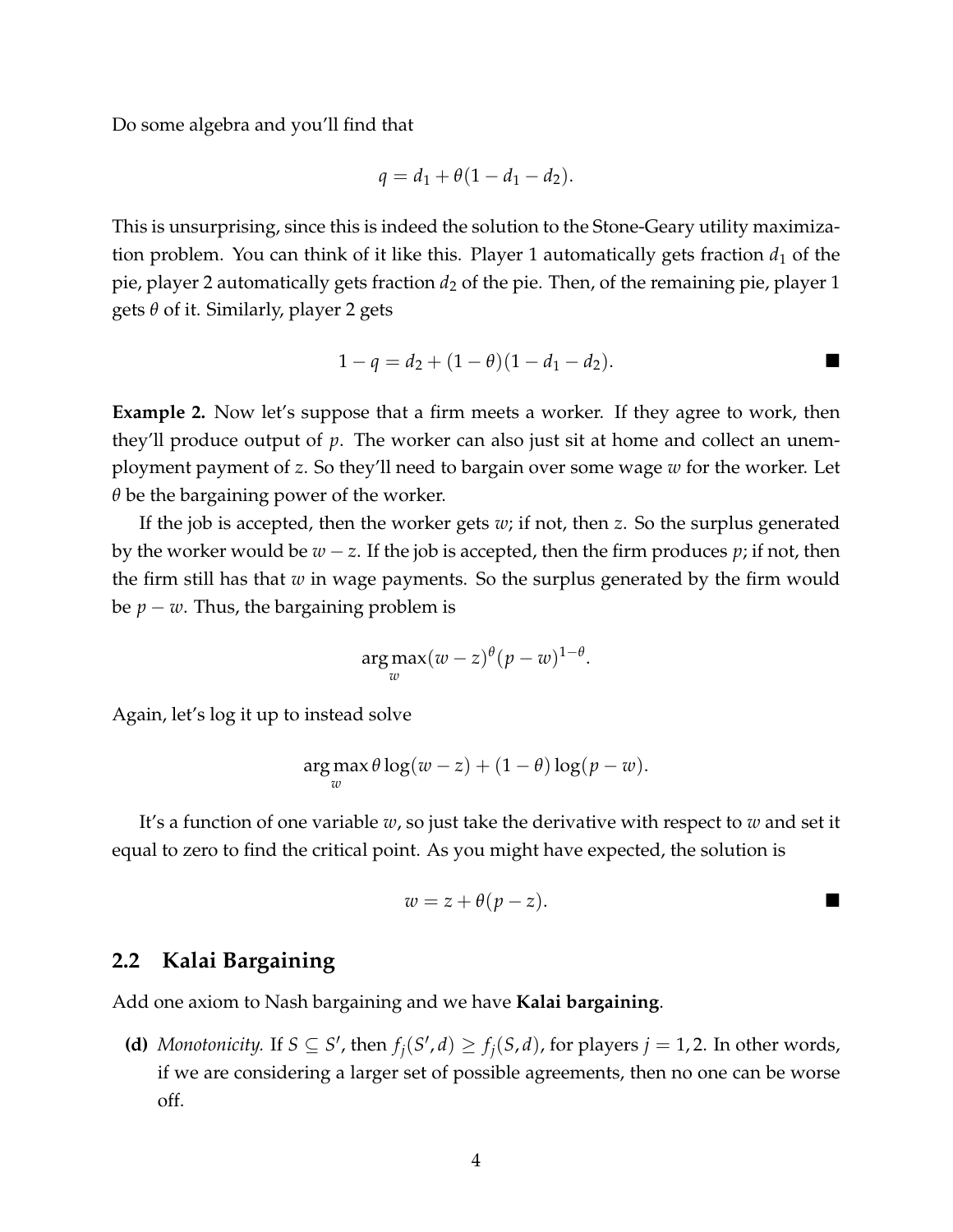I find this to be rather questionable since choice paralysis is a well-studied phenomenon. But whatever. The nice thing about incorporating this extra axiom is that the solution becomes even simpler, in particular,

$$
f_{\theta}^{k}(S, d) = \underset{s \in S}{\arg \max}(s_1 - d_1) \quad \text{s.t.} \quad s_1 - d_1 = \frac{\theta}{1 - \theta}(s_2 - d_2).
$$

The takeaway is that we now have proportionate solutions to the bargaining situation.

**Example 3.** Let's split that pie! Sounds sexy. The problem we want to solve is

$$
\max_{q}(q - d_1) \quad \text{s.t.} \quad q - d_1 = \frac{\theta}{1 - \theta}(1 - q - d_2).
$$

Well ah, the constraint already gives us everything we need. Just solve it for *q* to find that  $q = d_1 + \theta(1 - d_1 - d_2)$ . This is the same solution given by the Nash bargaining problem! Indeed, for simple models like this, the two will give the same results.

# **3 Mortensen-Pissarides Model**

### **3.1 The Environment**

- (a) Time is continuous an infinite in horizon.
- (b) The labor force is normalized to 1.
- (c) *u* denotes the proportion of unemployed workers. (Also the number of unemployed workers because of the previous point.)
- (d) *v* is the number of vacancies.
- (e) Workers receive *z* per unit of time when unemployed.
- (f) There exist infinitely many firms that could potentially open a vacancy.
- (g) Each firm has one vacancy.
- (h) While the vacancy is unfilled, firms pay cost  $p \cdot c$ , where p is the amount of good that would have been produced were the vacancy filled. Think of *c* as a recruitment cost. We multiply them together to capture the idea that more productive jobs have higher recruitment costs.
- (i) The rate of job destruction is given by  $\lambda$ , the arrival rate of a Poisson process.
- (j) After  $\lambda$  hits, the worker goes back to unemployment, and the firm goes back to the pool of firms that could potentially open a vacancy.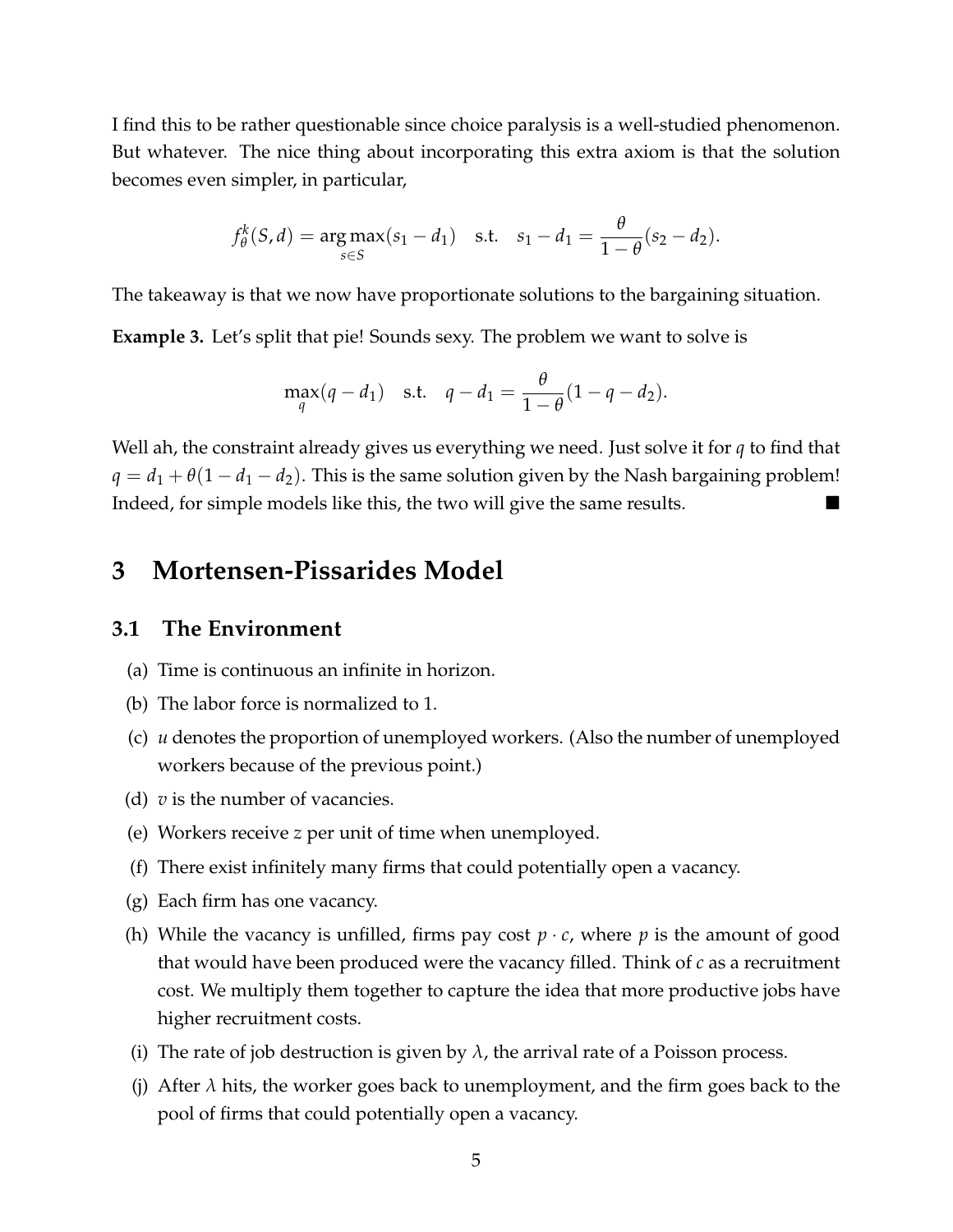### **3.2 The Matching Function**

We will be using a **matching function**  $m(u, v) \rightarrow m$  that describes the amount of **matches** made, i.e. jobs formed, within a period. Once a match is formed, any surplus is split between the firm and the worker according to Nash bargaining, where *β* denotes the bargaining power of the worker.

- (a)  $m(u, v)$  is increasing in both arguments. The intuition is that if there are more unemployed workers, then firms will have an easier time finding the right worker; and if there are more vacancies, then workers will have an easier time finding the right job.
- (b)  $m(u, v)$  is concave. This isn't really important for us.
- (c)  $m(u, v)$  is homogeneous of degree one, which is to say,  $m(\lambda u, \lambda v) = \lambda m(u, v)$  for  $\lambda > 0.1$

Define  $\theta = v/u$ . This represents **market tightness**. If the number of vacancies *v* is relatively large compared to the number of job seekers *u*, then the labor market is considered *tight*. On the other hand, when the number of vacancies is relatively small compared to the number of job seekers, then the labor market is considered *slack*. 2

Now let's derive some useful objects from the matching function. Suppose this period begins with 100 vacancies and 10 matches are made. Then the proportion of filled vacancies is 10/100, which is the (Poisson) arrival rate of workers to a firm. More generally, the arrival rate of workers to firms is  $m(u, v)/v$ . Since  $m(u, v)$  is homogeneous of degree one, we can write

$$
\frac{1}{v}m(u,v)=m\left(\frac{u}{v},1\right)=m\left(\frac{1}{\theta},1\right)=q(\theta).
$$

We can similarly define the (Poisson) arrival rate of jobs to workers as

$$
\frac{1}{u}m(u,v)=m(1,\theta)=\theta m\left(\frac{1}{\theta},1\right)=\theta q(\theta).
$$

Notice that  $q'(\theta) < 0$ . This is because increasing  $\theta$  decreases the first argument of *m*, and *m* is increasing in both arguments. Thus, the negative derivative. Intuitively, this means that when there are more vacancies, job seekers are more likely to find a job

 $1$ It was said in lecture to exhibit constant returns to scale, but I find that terminology awkward since we are not even dealing with returns.

 $^2$ I find it helpful to think of workers as the "commodity." If it's hard to find a worker, then the market is tight; and vice versa.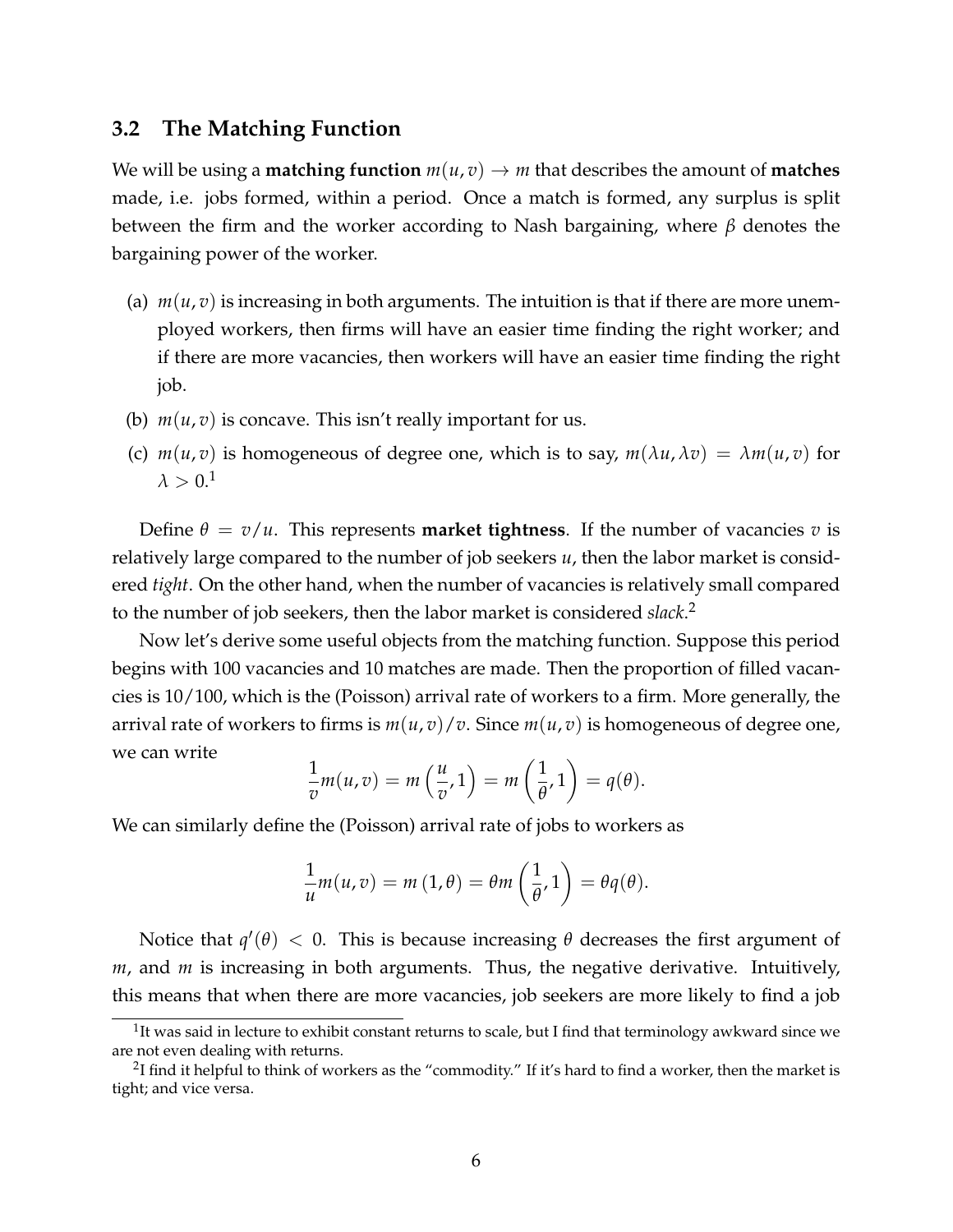elsewhere. Alternatively, when *u* becomes smaller, there are fewer workers from which to match, so  $q(\theta)$  would become smaller.

On the other hand,  $d[\theta q(\theta)]/d\theta > 0$ . We can write  $\theta q(\theta) = m(1, \theta)$ . Since  $m(1, \theta)$ is increasing in both arguments, the positivity of the derivative is clear. This should be intuitive. When *v* becomes larger, there are more job openings posted, and thus workers will have an easier time landing jobs. Similarly, when *u* becomes smaller, there are less people looking at the existing pool of vacancies, and thus it becomes easier for them to land those jobs.

#### **3.3 Beveridge Curve**

We are ultimately dealing with a dynamic model. In a given period, some unemployed people will become employed and some employed people will become unemployed. Since there are *u* unemployed people and the labor force is normalized to 1, it follows that there are  $1 - u$  employed people. Because  $\lambda$  is the probability of losing a job,  $\lambda(1 - u)$ people will lose their jobs in a given period. Similarly, *θq*(*θ*)*u* unemployed people will find jobs. Therefore in the steady state, we have

$$
\lambda(1-u) = \theta q(\theta)u \implies u = \frac{\lambda}{\lambda + \theta q(\theta)}.
$$

This equation actually gives the relationship between *v* and *u*, which we call the **Beveridge curve**, shown in Figure 1.

In particular, you can use the implicit function theorem to show that *du*/*dv* < 0. Note that an increase in matching efficiency will shift the Beveridge curve – for any given number of vacancies, there will be fewer unemployed people (because workers were matched more efficiently to the vacancies). Thus, the Beveridge curve will have shifted to the left.



Figure 1: The Beveridge curve (BC).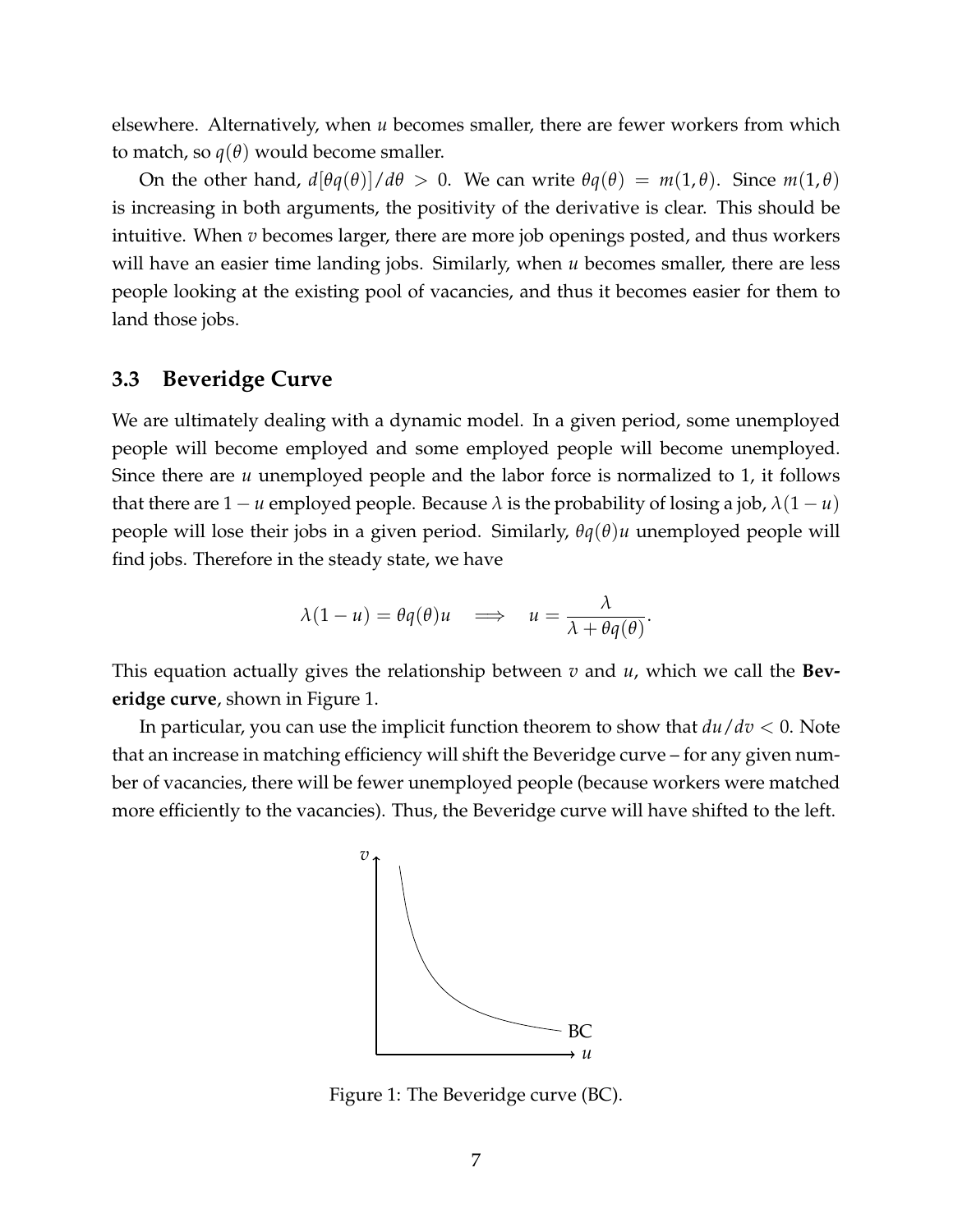### **3.4 Value Functions**

Some intuition was given for this – perhaps more accurately, a pseudo-derivation – but I found it rather cumbersome and unhelpful to go through. So, um, I'm not going to go through it. I'm just going to state it. Suppose *r* is the fixed real interest rate. Let *J* denote the value function of a firm that has a worker, and *V* the value function of a firm that is looking for a worker. Then

$$
rV = -pc + q(\theta)[J - V].
$$
\n(1)

The multiplication of *V* by *r* is meant to represent discounting. The firm pays the recruitment cost *pc*, and then we have to account for the arrival rate of the firm finding a worker, *q*(*θ*), at which point the firm would gain the value of having a worker, *J*, and lose the value of having to continue searching, *V*.

Recall that firms with a vacancy do not necessarily have to search for a worker. Also recall that we are assuming free entry of firms into the labor market. The implication is that  $V = 0$ . This is because if  $V > 0$ , then more firms would enter into the labor market; and if  $V < 0$ , then firms would leave the labor market.

We can write the value function of a firm who has a worker as

$$
rJ = p - w - \lambda J.
$$
 (2)

The firm gains *p* in production and loses *w* in wages. Then we have to account for the arrival of job destruction,  $\lambda$ , at which point the firm loses the value of having a worker, *J*. They do not necessarily gain the value of looking for a new worker *V* because they don't necessarily start searching right away. And even if they did,  $V = 0$  so the equation wouldn't really change.

Now look at equation (1). Since  $V = 0$  in equilibrium, we can write

$$
J = \frac{pc}{q(\theta)} > 0.
$$
 (3)

This allows us to rewrite equation (2) as

$$
w = p - (r + \lambda) \frac{pc}{q(\theta)}.
$$
\n(4)

We call equation (4) the **job creation curve**, illustrated in Figure 2.

Recall that  $q'(\theta) < 0$ . An increase in  $\theta$  thus causes a decrease in  $q(\theta)$ . Thus means the LHS has a larger negative term. Thus, *w* will fall. So the JC curve is downward sloping. For this reason, you can kind of think of it as a demand function.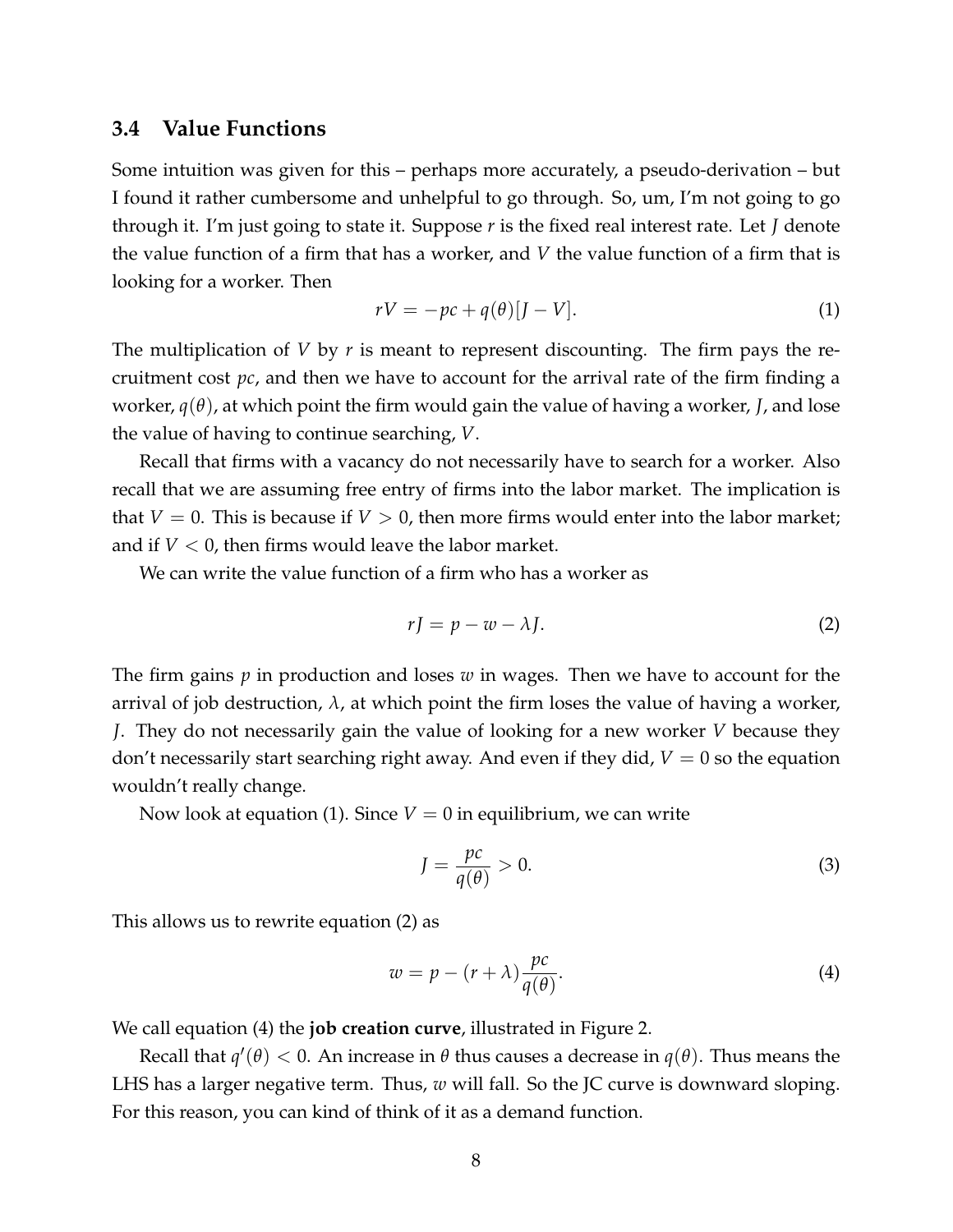

Figure 2: The job creation curve (JC).

Let's recap. We have three unknowns: *u*, *v*, and *w*. For many purposes, we can cheat a little a define  $\theta = v/u$  and think in terms of only two unknowns, but we ultimately want to solve for *u*. Thus we will need three equations. So far we only have two: the Beveridge curve, and the job creation curve:

$$
w = p - (r + \lambda) \frac{pc}{q(\theta)},
$$
  

$$
u = \frac{\lambda}{\lambda + \theta q(\theta)}.
$$

We haven't yet looked at the worker side of the market, so that seems like a good place to look for that elusive third equation.

### **3.5 Workers**

The value function for an employed worker is

$$
rW = w + \lambda (U - W). \tag{5}
$$

They receive the wage *w*, augmented by the arrival rate of being fired *λ*, in which case their value function changes from employment *W* to unemployment *U*.

The value function for an unemployed worker is

$$
rU = z + \theta q(\theta)(W - U).
$$
 (6)

They receive the unemployment compensation of *z*, augmented by the arrival rate of getting an acceptable job offer *θq*(*θ*), in which case they gain the value of being employed *W* and lose the value of being unemployed *U*.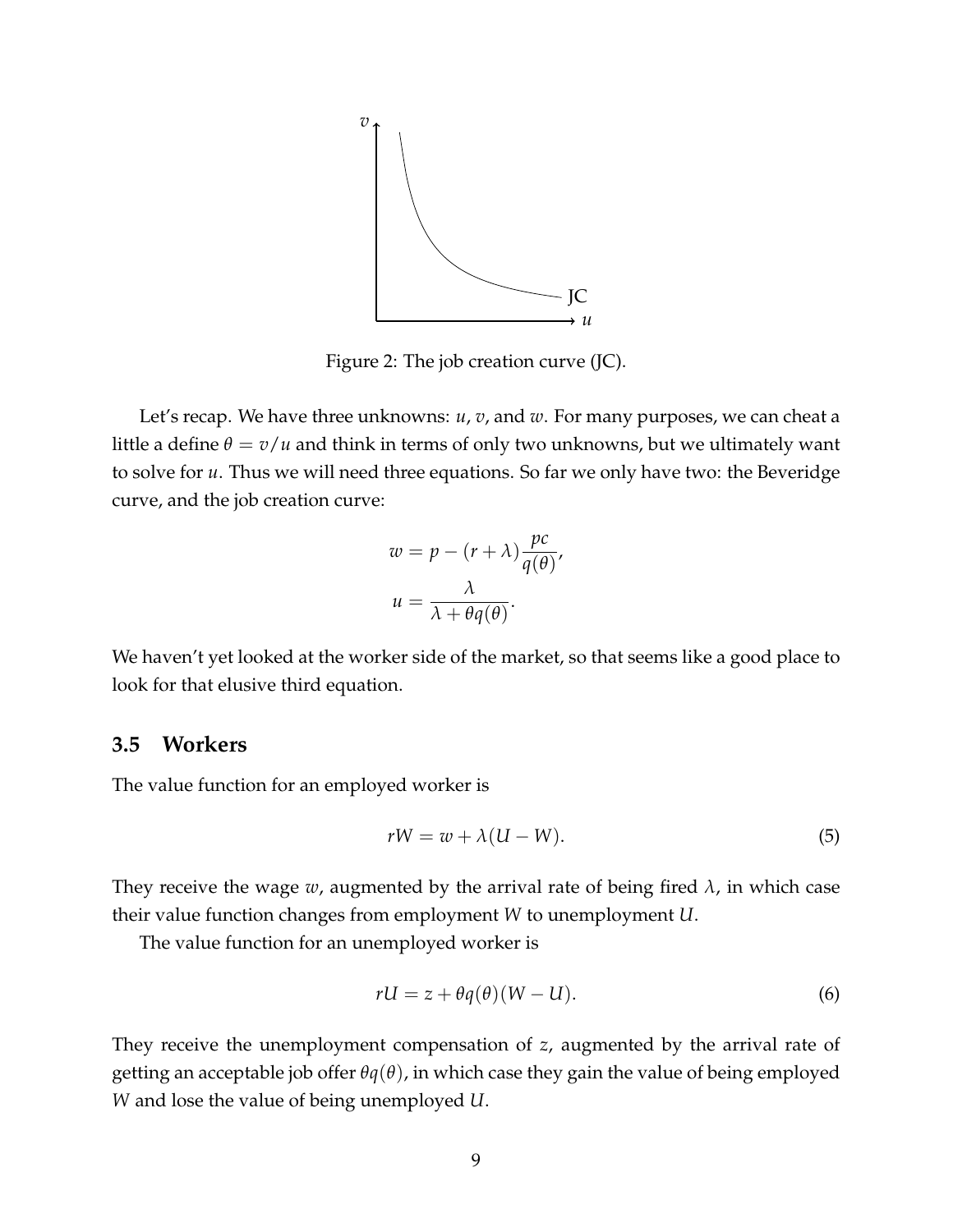We will use Nash bargaining to determine wages. Let  $\beta \in [0,1]$  be the bargaining power of a worker.<sup>3</sup> To that end, we are going to be solving

$$
\arg\max_{w}(W-U)^{\beta}J^{1-\beta}.
$$

As usual, logs are nicer to deal with. So, let's instead consider

$$
\argmax_{w} \beta \log(W - U) + (1 - \beta) \log(J).
$$

Differentiating with respect to *w* gives

$$
\frac{\beta}{W-U}\frac{\partial[W-U]}{\partial w}+\frac{1-\beta}{J}\frac{\partial J}{\partial w}:=0.
$$

First note from a purely economic argument that *∂U*/*∂w* = 0. The value of being unemployed doesn't depend on the wage being *negotiated*. Then from equation (5), we can write

$$
W = \frac{w + \lambda U}{r + \lambda} \quad \Longrightarrow \quad \frac{\partial W}{\partial w} = \frac{1}{r + \lambda}.\tag{7}
$$

From equation (2), we can write

$$
J = \frac{p - w}{r + \lambda} \quad \Longrightarrow \quad \frac{\partial J}{\partial w} = -\frac{1}{r + \lambda}.
$$

Therefore the first order condition becomes

$$
\frac{\beta}{W - U} \frac{1}{r + \lambda} = \frac{1 - \beta}{J} \frac{1}{r + \lambda} \quad \Longrightarrow \quad \beta J = (1 - \beta)(W - U). \tag{9}
$$

We can substitute using the equations (7) and (8) to get

$$
\beta\left(\frac{p-w}{r+\lambda}\right) = (1-\beta)\left(\frac{w-rU}{r+\lambda}\right) \implies \beta(p-w) = (1-\beta)(w-rU)
$$

Solving for *w*, we get

$$
w = \beta p + (1 - \beta) r U.
$$

Plug in equation (6) for *rU* to get

$$
w = \beta p + (1 - \beta)z + (1 - \beta)\theta q(\theta)(W - U).
$$

<sup>&</sup>lt;sup>3</sup>"Nash bargaining make sense because any meeting is a match." I am not sure what this means, but it was said and seems important.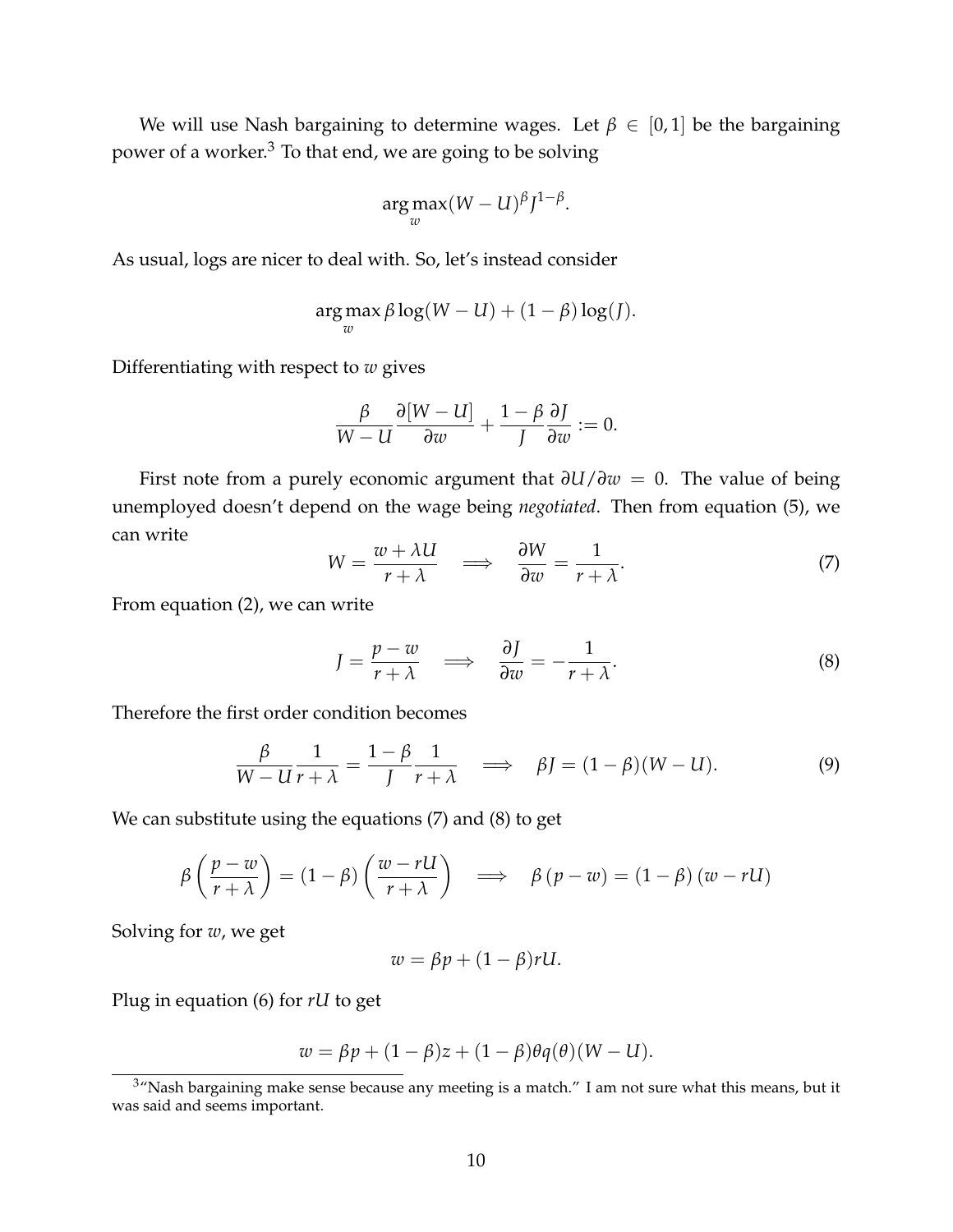Using the first order condition in equation (9), and subsequently equation (3), we can write

$$
w = \beta p + (1 - \beta)z + \theta q(\theta)\beta J
$$

$$
= \beta p + (1 - \beta)z + \beta \theta p c \tag{10}
$$

$$
= z + \beta (p - z + \theta pc). \tag{11}
$$

This result is known as the **wage curve**. Equation (11) gives the intuition behind the answer solution to *w*. It is similar to what we have seen in other Nash bargaining problems. The wage is the worker's outside offer, namely unemployment benefits, plus their share *β* of the total surplus, but also with some new term *θpc*. This new term reflects the fact that the search process, which was costly, is over. In practice, equation (10) is easier to use.

### **3.6 Equilibrium**

By setting the wage curve equal to the job creation curve, we can find an equilibrium with respect to *w* and *θ*. Figure 3 illustrates that existence is guaranteed as long as

$$
p > \beta p + (1 - \beta)z \implies p > z.
$$

This, as it happens, is an assumption we have been making implicitly anyway. Think about it: if production is less than the alternative of sitting on your ass and doing nothing, then no one is going to do anything ever and this model becomes super boring. So yeah, a solution exists and furthermore is unique. Since we will also know *θ* ∗ , we can plug it into the Beveridge curve to get

$$
u^* = \frac{\lambda}{\lambda + \theta^* q(\theta^*)}.
$$

#### **3.7 Comparative Statics**

What happens if *z* is increased to *z*'? To answer that, we want to compare the two steady states. Notice that a change in *z* will really only affect the wage curve, in particular, shifting it upwards. As shown in Figure 4, increasing unemployment benefits increases the wage *w* and decreases market tightness *θ*. This is fairly intuitive. People have more incentive to stay at home when *z* is increased; therefore they need to be tempted with a higher wage in order to actually work.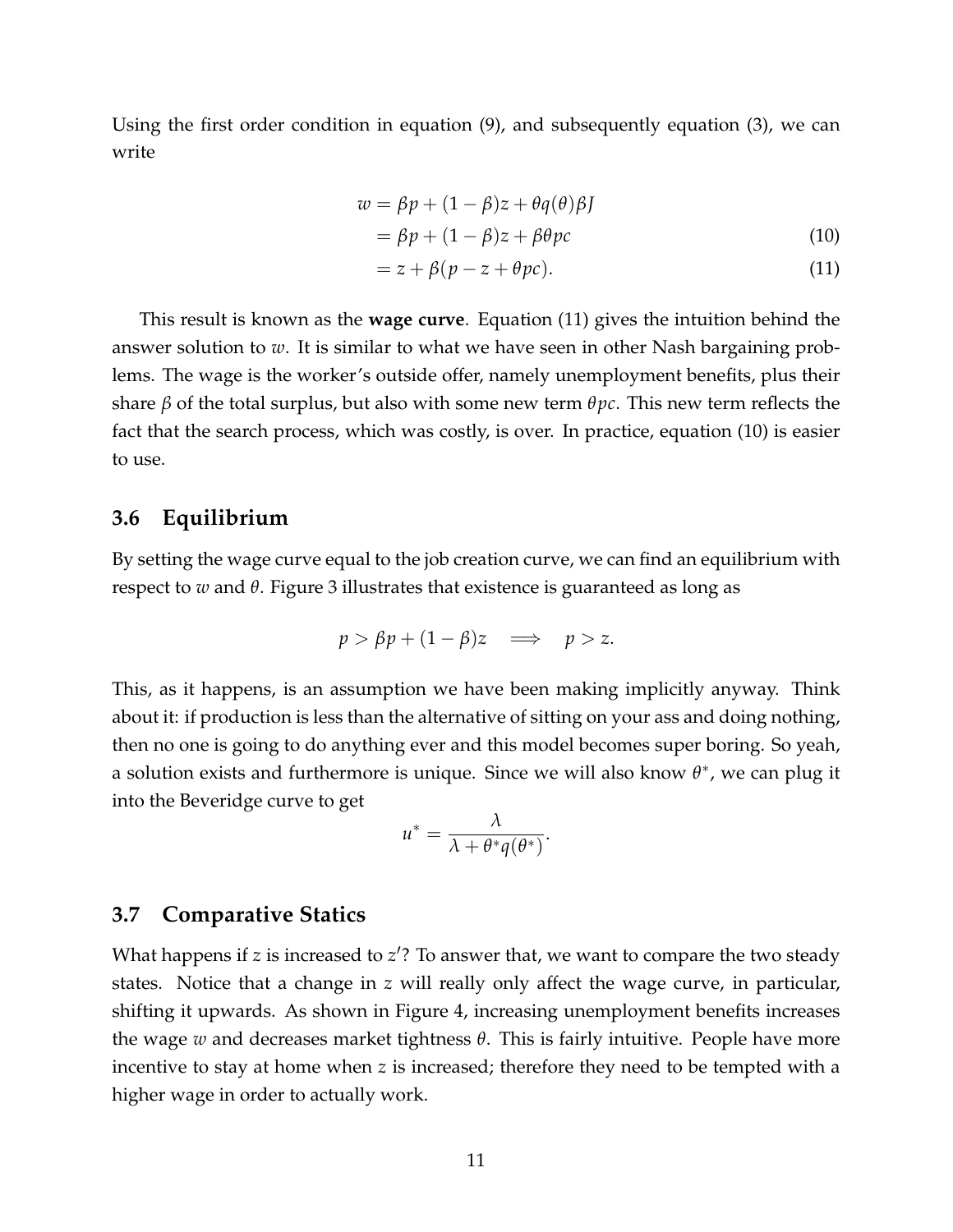

Figure 3: The unique wage and market tightness in equilibrium.



Figure 4: The effect on the equilibrium of increasing *z*.

Furthermore, because there is more incentive to not working, we might expect *u* to increase, giving a decrease in *θ*. This can also be shown using the Beveridge curve,

$$
u=\frac{\lambda}{\lambda+\theta q(\theta)}.
$$

As shown in Figure 5, the term  $\theta$ *q*( $\theta$ ) decreases as  $\theta$  decreases, making the denominator smaller and thus *u* larger.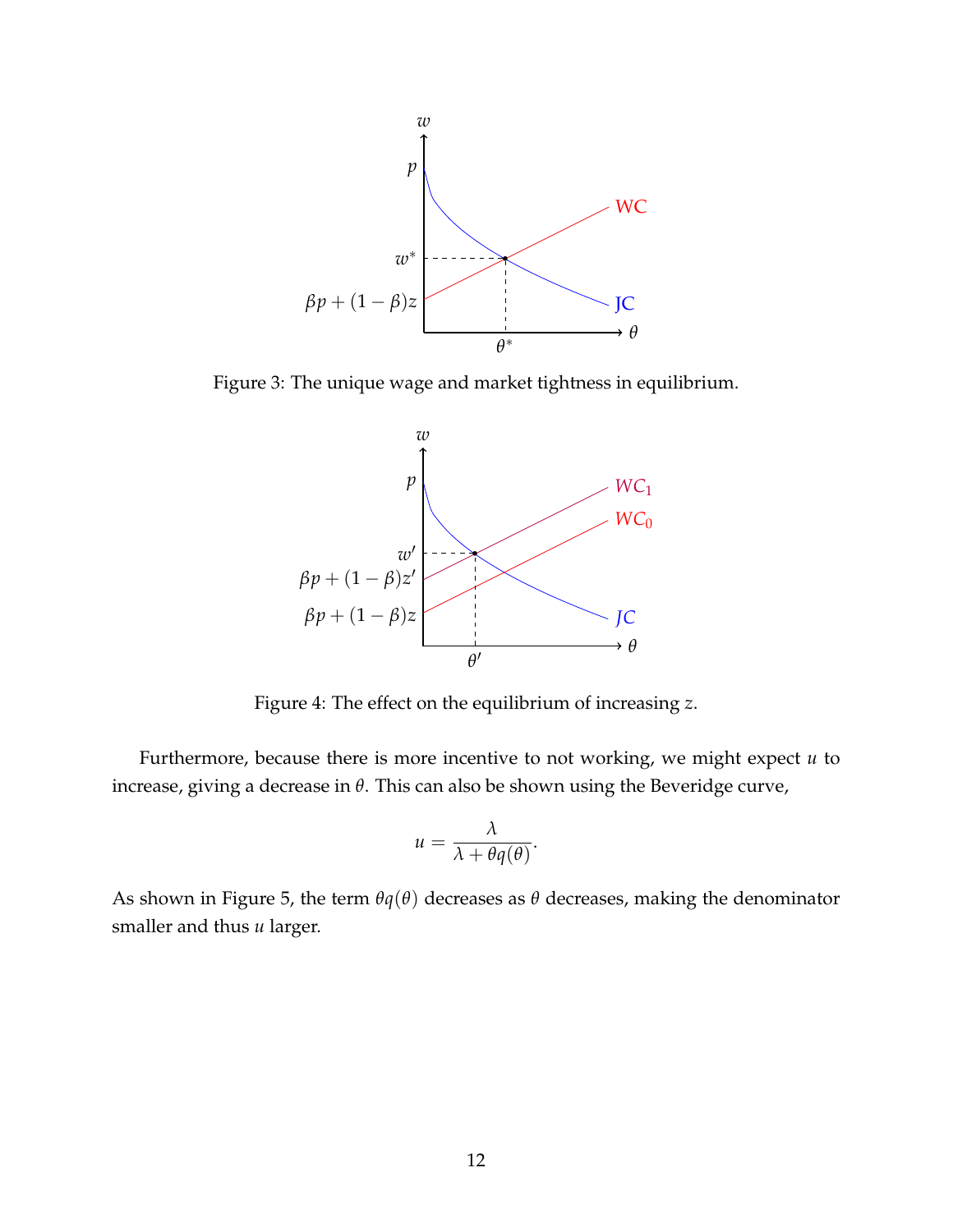

Figure 5: An increase in *z* decreases *θ* and thus increases *u* and decreases *v*.

# **4 Solution Summary (Bargaining)**

i. For Nash bargaining, solve

$$
\arg \max_{s \in S} (s_1 - d_1)^{\theta} (s_2 - d_2)^{1 - \theta}
$$

where  $d_1$ ,  $d_2$  are payoffs in absence of an agreement;  $s_1$  and  $s_2$  are potential agreement points;  $\theta \in [0, 1]$  is the bargaining power of agent 1; and  $1 - \theta$  the bargaining power of agents 2. Taking a logarithmic transformation is usually quite helpful because it doesn't change the argmax yet is easier to work with.

ii. For Kalai bargaining, solve

$$
\underset{s\in S}{\arg\max}(s_1 - d_1) \quad \text{subject to} \quad \frac{s_1 - d_1}{\theta} = \frac{s_2 - d_2}{1 - \theta}.
$$

Usually the constraint alone gives all of the required information.

## **5 Solution Summary (Mortensen-Pissarides)**

- i. Use the law of motion of unemployment at the steady state to derive the Beveridge curve.
- ii. Because the value of searching for a worker  $V = 0$  in equilibrium, it follows from the equation for *rV* that  $J = pc/q(\theta)$ .